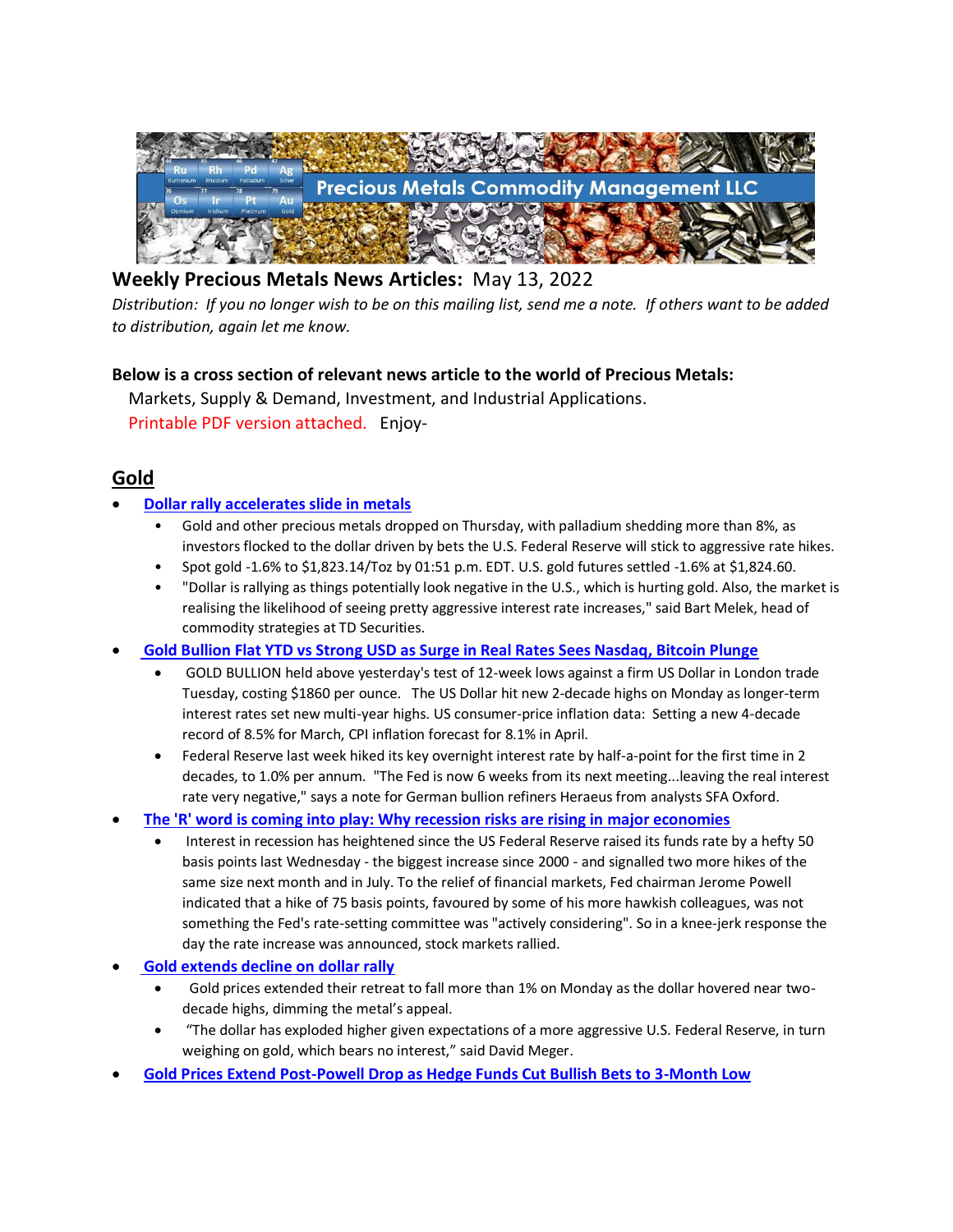- GOLD PRICES dropped Monday as further falls in global stock markets saw risk-averse demand for Dollars push the US currency up to 20-year highs on the FX market after speculators continued to reduce their bullish betting on gold for the 3rd week running, writes Atsuko Whitehouse at BullionVault.
- **[Buying gold jewellery? You must know these things about hallmarking](https://www.timesnownews.com/business-economy/personal-finance/buying-gold-jewellery-you-must-know-these-things-about-hallmarking-article-91481669)**
	- The compulsory hallmarking of gold ensures the purity level of the metal content. Hallmarking is the accurate determination and official recording of the proportionate content of precious metal in the jewellery, artefacts or coins.

## **Semiconductor Related Articles (impacting Precious Metals electronics):**

- **[Semiconductor Shortage May Be Here to Stay](https://devops.com/semiconductor-shortage-may-be-here-to-stay/)**
	- The rapid acceleration of the internet of things (IoT) to date and to come forever moves semiconductors ahead of oil as the world's key commodity input for growth," according to economic investment firm TS Lombard.
	- Although the U.S. leads the world in developing and selling semiconductors, manufacturing has shifted to Asia. Taiwan and Korea account for 83% of global processor chip production and 70% of memory chip output, according to the Semiconductor Industry Association.
- **[Google announces its first smartwatch, a new budget phone and more](https://www.cnbc.com/2022/05/11/google-pixel-watch-pixel-7-pixel-6a-announced.html)**
	- Google announced its long-awaited Pixel Watch on Wednesday during its I/O conference, putting the company head-to-head with the Apple Watch.
	- It will be available in the fall.
	- The company also announced Pixel Buds Pro, the Pixel 6a and the Pixel 7 and teased a tablet.
- **[Google smart glasses prototype translates languages in real time](https://www.cnbc.com/2022/05/11/google-smart-glasses-prototype-translates-languages-in-real-time.html)**
	- Google CEO Sundar Pichai showed a video demo of the smart glasses during Google's I/O developer summit. While they're still just a prototype, Google suggested the glasses can show live language translations to the person wearing them.
	- Someone with augmented reality glasses might be able to understand what another person is saying just by reading captions presented through the lenses while the other person speaks.
	- It's unclear if Google's glasses will ever hit the market, but the prototype provides a sense of where Google thinks augmented reality can be helpful.
- **[US official says China threat 'critical'](https://www.taipeitimes.com/News/front/archives/2022/05/12/2003778087)**
	- The threat posed by China to Taiwan until 2030 is "critical," US Director of National Intelligence Avril Haines said on Tuesday while testifying on worldwide threats at a hearing of the US Senate Committee on Armed Services.
	- "I think it's fair to say that it's critical, or acute," Haines said when asked by US Senator Josh Hawley if she viewed the threat facing Taiwan to be acute from now until 2030.
	- "It's our view that they [China] are working hard to effectively put themselves into a position in which their military is capable of taking Taiwan over our intervention," she said.

## **Silver**

- **[Highlights of the World Silver Survey 2022](https://mexicobusiness.news/mining/news/highlights-world-silver-survey-2022)**
	- Silver market experienced its first deficit since 2015, at 51.8 Moz, its most significant shortage since 2010. Silver 2021 demand:
		- Solar PV +13% to 113.7 Moz
		- Electrical demand +9% to 330 Moz
		- Brazing and alloys +6% to 47.7 Moz
		- Photography +3% to 28.7 Moz
		- Jewelry fabrication +21% to 181.4 Moz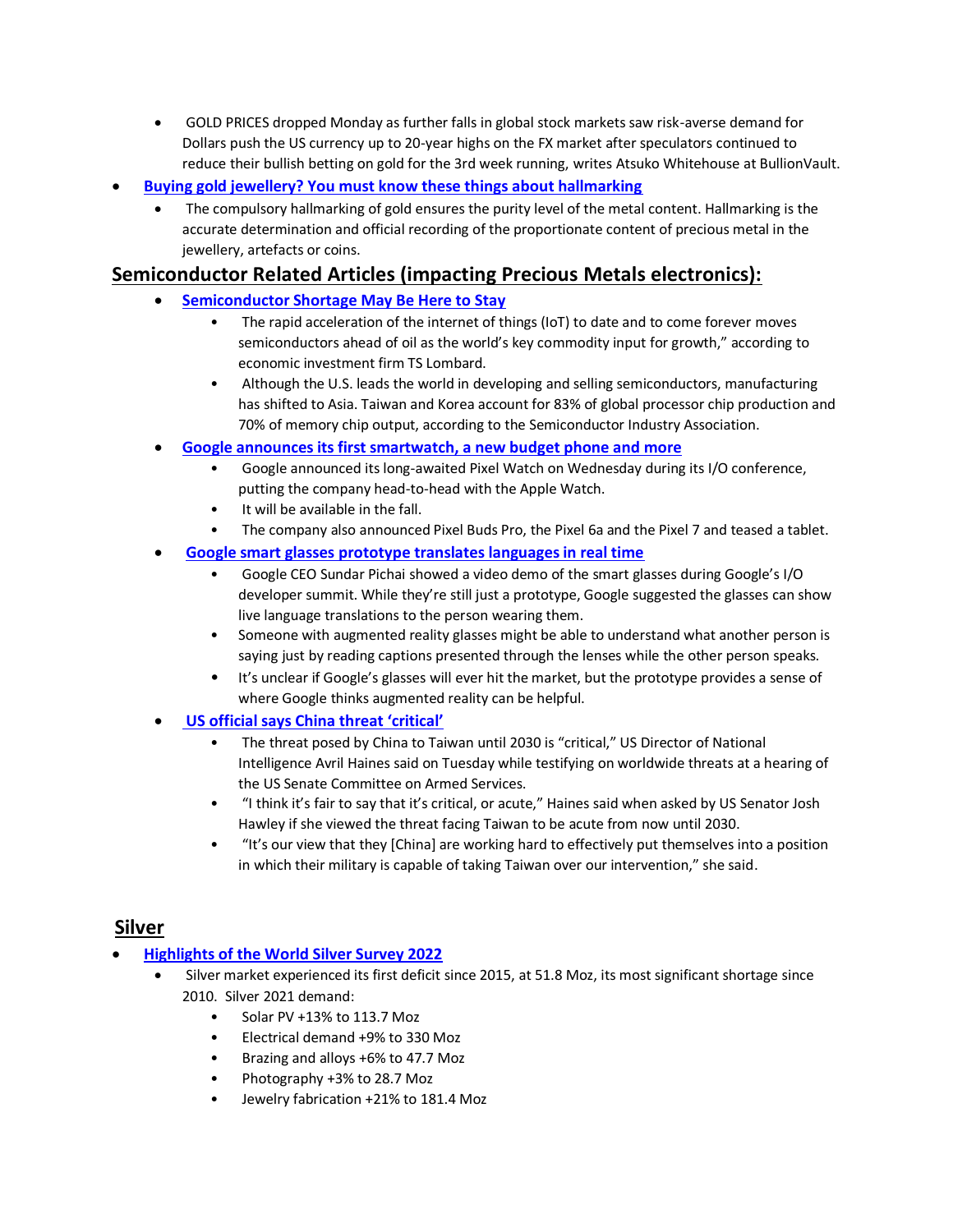- o India silver jewelry +45% to 58.7 Moz
- o Thailand 24.8 Moz, Italy at 20.4 Moz, USA with 13.2 Moz
- Silverware +32% to 42.7 Moz.
	- o India silverware at 24.4 Moz, Nepal at 4.8 Moz and China at 2.7 Moz.
- **[Silver Retreats As Gold/Silver Ratio Tests The 84 Level](https://www.nasdaq.com/articles/silver-retreats-as-gold-silver-ratio-tests-the-84-level)**
	- Silver is losing ground despite the recent pullback of the U.S. Dollar Index.
	- Meanwhile, gold is testing the resistance at \$1880.
	- A move below the support at \$22.30 will push silver towards the next support level at \$22.10.
	- **[Watch Now: 2022 CPM Group silver market forecast](https://www.kitco.com/commentaries/2022-05-11/Watch-Now-2022-CPM-Group-silver-market-forecast.html?utm_campaign=Gold%20price%20on%20%27cusp%27%20of%20%242k%20rally%2C%20here%27s%20how%20not%20to%20miss%20it%20%E2%80%93%20Bloomberg%20Intelligence&utm_content=Kitco%20News%3A%20Daily%20Recap&utm_medium=email&utm_source=kitco)**
		- On May 10th, CPM Group hosted their 2022 Silver Market Forecast and Yearbook Presentation

## **Precious Metals Mining:**

- **[Gold Giant Barrick Is Hunting for More African Copper Projects](https://finance.yahoo.com/news/gold-giant-barrick-hunting-more-101949434.html)**
	- Barrick is looking at opportunities across the central African copperbelt, CEO Mark Bristow said. The area straddling the border of Zambia and Congo is home to some of the world's richest deposits but foreign mining companies have been stung by a series of aggressive policy moves in both countries, prompting some to leave the region and deterring new investment.
- **[SA platinum miners battling gangs stealing cables miles underground](https://www.moneyweb.co.za/mineweb/sa-platinum-miners-battling-gangs-stealing-cables-miles-underground/)**
	- The country's platinum giants are struggling to contain the syndicates of trespassers known as "zama zamas" — a Zulu name that means "take a chance." The thefts have become increasingly lucrative with copper recently hitting a record high on expectations that supply will remain tight and mining companies finding it hard to keep the gangs out.
- **[Sibanye could wait 2-3 years for battery metals push, CEO Froneman says](https://seekingalpha.com/news/3835602-sibanye-could-wait-2-3-years-for-battery-metals-push-ceo-froneman-says)**
	- Sibanye Stillwater (NYSE:SBSW) will not jump into the "frothy" market for lithium and nickel, CEO Neal Froneman told Bloomberg, adding that inflated asset valuations might come down enough to allow it to resume battery metals acquisitions in 2-3 years.

## **E-Waste & Precious Metals Recycle Related:**

- **[Circular economy drawing investment interest](https://resource-recycling.com/e-scrap/2022/05/12/circular-economy-drawing-investment-interest/)**
	- As aspirations for a circular economy continue to gain traction, some financial index providers are urging investors to take notice of what they call an emerging opportunity.
	- Rahul Sen Sharma, managing partner at global firm Indxx, said he's seeing a lot of curiosity about green investment and the circular economy, and "we think this is one of those things that will become more and more important."
- **[Researchers propose global 'ultimate producer responsibility'](https://resource-recycling.com/e-scrap/2022/05/12/researchers-propose-global-ultimate-producer-responsibility/)**
	- More than two dozen researchers and e-scrap experts from nine countries are calling for a global extended producer responsibility system that ensures European producers take care of e-scrap after it's exported. "When Europe ships electronic waste ('e-waste') and second-hand products to West Africa, the producers should be held responsible for value retention and sound e-waste management," the press release said, with consideration for circularity, sustainability and fairness.
- **[Mine e-waste, not the Earth, say scientists](https://news.yahoo.com/mine-e-waste-not-earth-231704472.html)**
	- The Royal Society of Chemistry (RSC) says there now needs to be a global effort to mine that waste, rather than mining the Earth. Global conflicts also pose a threat to supply chains for precious metals.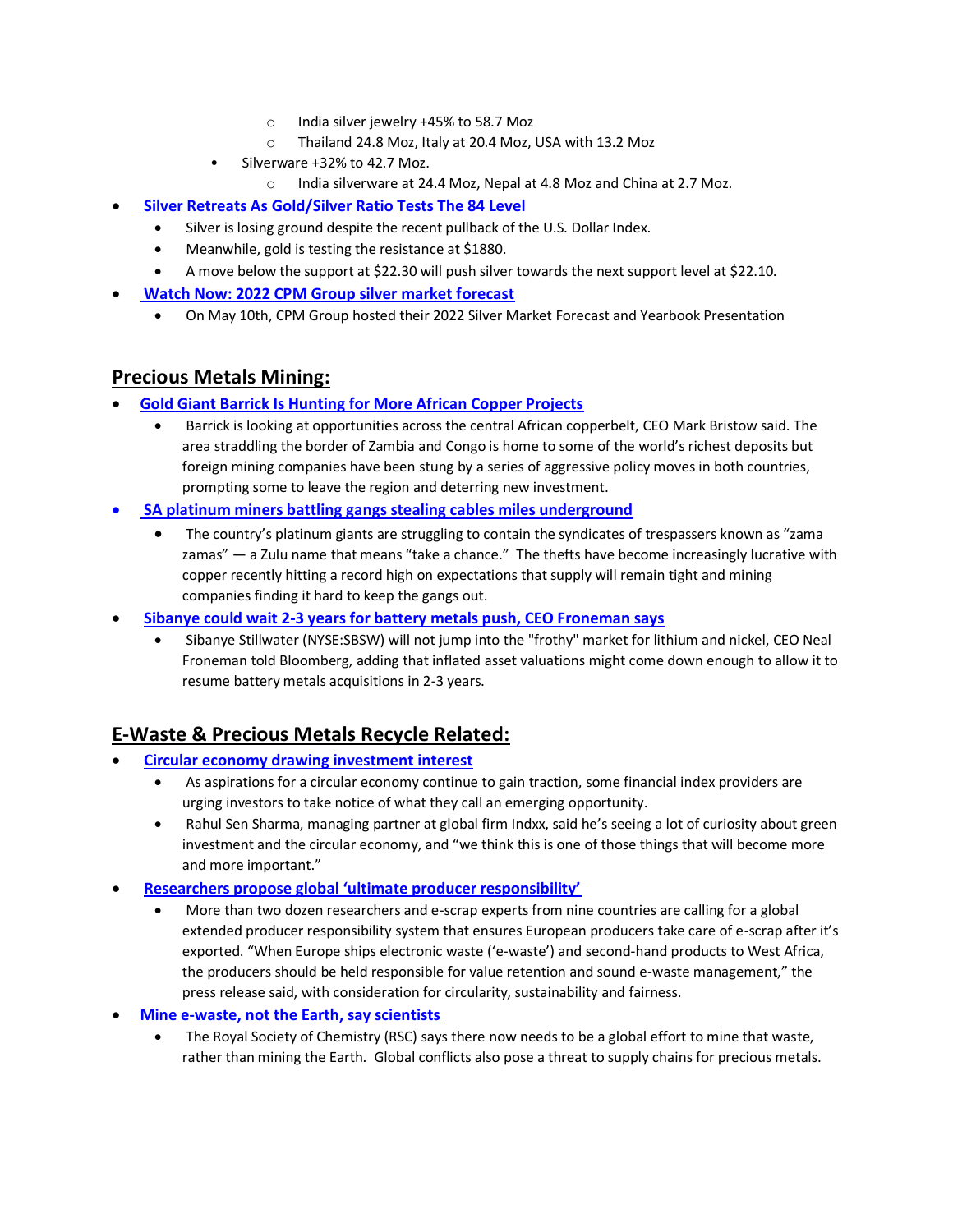## **Platinum**

- **[UK targets \\$2.1 billion in trade with new Russia sanctions](https://news.yahoo.com/uk-targets-2-1-billion-122900744.html)**
	- New import tariffs will cover \$1.73 billion worth of goods, including platinum and palladium. These efforts aim to further constrict Moscow's ability to finance its unprovoked war of aggression against Ukraine, since Russian industry heavily depends on imports of these precious metals from the UK.
- **[World Platinum Investment Council -](https://platinuminvestment.com/files/sixtysecs/WPIC_60seconds__Energy_security_05112022.pdf) About Us - 60 Seconds in Platinum**
	- Energy security: The urgent need for energy independence could ultimately provide a significant boost to platinum demand Clearly, electrolyser capacity will need to grow if the intentions of REPowerEU for green hydrogen production are to be met, and the EU is looking to install some 80 gigawatts of electrolyser capacity by 2030, up from a pre-crisis plan of 40 gigawatts.

## **Fuel Cells/Hydrogen Economy Related Articles:**

- **Cummins unveil 15-litre 'zero-[carbon' hydrogen ICE](https://www.h2-view.com/story/cummins-unveil-15-litre-zero-carbon-hydrogen-ice/?utm_source=dlvr.it&utm_medium=linkedin&utm_campaign=rss)**
	- H2 View understands that the 'zero-carbon' hydrogen engine is intended to be produced in both the 15-litre and 6.7-litre model. Additional testing on Cummins' more advanced prototypes is set to begin soon, with full scale production expected in 2027.
	- The testing of Cummins' hydrogen internal combustion technology began in July 2021.
	- The 'medium-duty engine' has achieved over 810 ft-lbs of torque and 290hp.
- **[Anglo American presents fuel cell heavy-duty mining truck](https://www.electrive.com/2022/05/09/anglo-american-presents-fuel-cell-heavy-duty-mining-truck/)**
	- Mining and resources group Anglo American has unveiled the prototype of what it claims is the world's largest hydrogen-electric mining vehicle. The nuGen dump truck combines multiple fuel cells with a 1.2 MWh battery pack for a total output of 2 MW and can carry a payload of 290 tons. For the giant dump truck, Anglo American has collaborated with other groups such as Engie, First Mode, Ballard and NPROXX. The fuel cells alone (presumably from Ballard) are expected to produce a combined 800 kW.
- **[Deutsche Bahn and Siemens Mobility Unveil New Complete Hydrogen System for Rail](https://railway-news.com/deutsche-bahn-and-siemens-mobility-unveil-new-complete-hydrogen-system-for-rail/)**
	- The Mireo Plus H is as powerful as electric multiple units, says Siemens Mobility, and provides the longest range of a hydrogen train to date, up to 800km as a two-car variant and 1,000km as a three-car variant.
- **[Bosch to develop water electrolyzer components](https://www.hydrogenfuelnews.com/bosch-water-electrolyzer/8552582/)**
	- The company will be developing the fuel cell stack, which is the key component of the water electrolyzer. It will be comprised of several hundred individual cells, linked in series. When used to produce electricity, their only emissions are heat and water.
- **[Commercial hydrogen fuel cell vehicle adoption gets boost under Ballard and Wisdom](https://www.hydrogenfuelnews.com/commercial-hydrogen-fuel-cell/8552609/?)**
	- Ballard Power Systems has announced a strategic collaboration with Wisdom Motor Company Limited to boost the adoption of commercial hydrogen fuel cell vehicles in Hong Kong. The collaboration also includes Bravo Transport Services Limited and Templewater Group.
	- Templewater is an alternative asset management firm. It is the parent company of the largest transit operator on Hong Kong, Bravo. It is joining Ballard in a co-investment of Series A funding for Wisdom. Wisdom is a tech firm that both designs and manufactures zero-emission commercial hydrogen fuel cell vehicles.
- **[New Understanding of Key Fuel Cell Catalyst](https://hydrogen-central.com/understanding-key-fuel-cell-catalyst/)**
	- Until now, it was assumed that the surface of platinum was "clean" from other species at the potentials at which the reactions take place.
	- However, this study has demonstrated that hydroxyl anions are adsorbed on the surface of platinum at very low potentials, which has a significant impact on the understanding of how the oxygen reduction reaction occurs and on the search for more efficient catalysts for this reaction.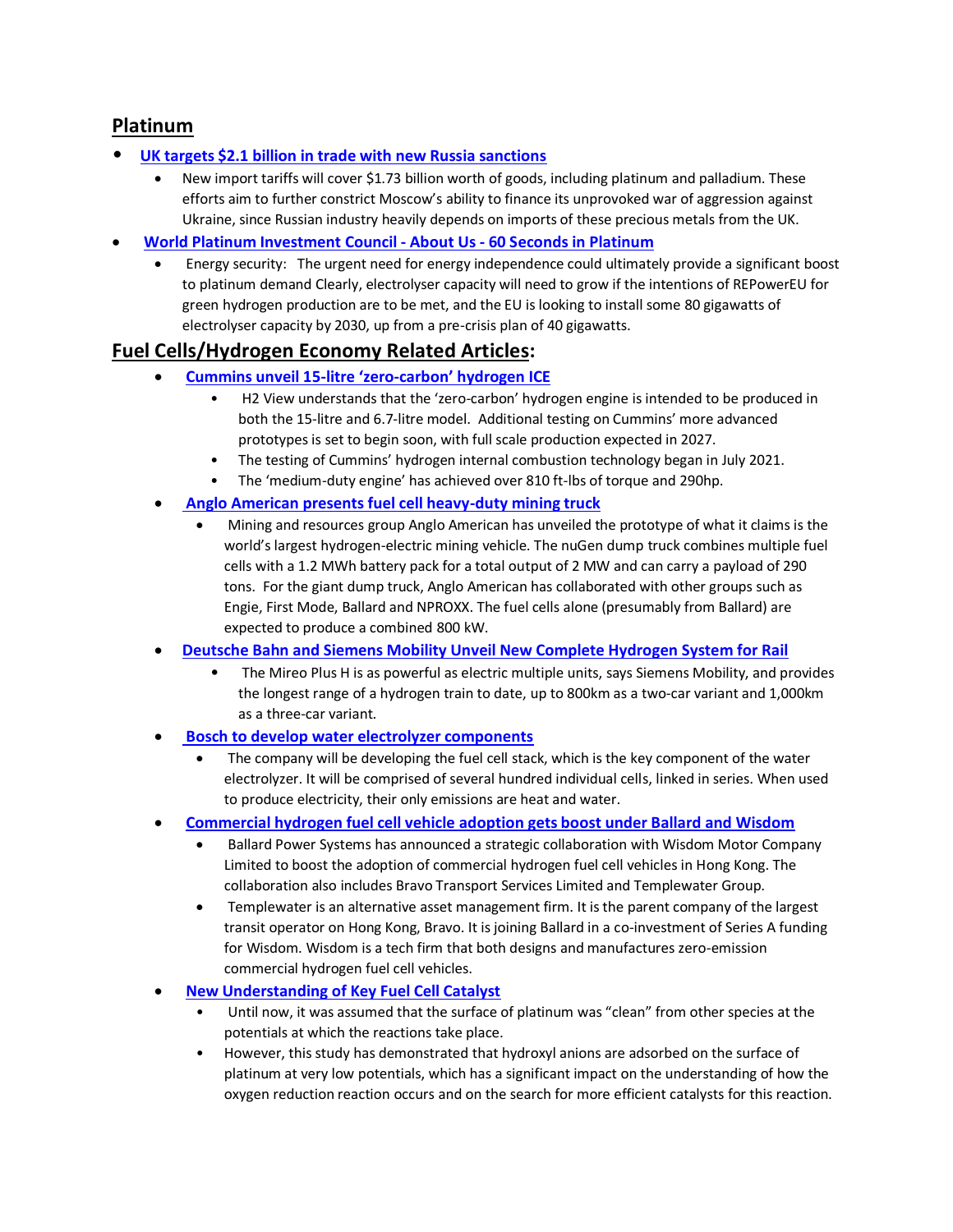- **[Cummins, Daimler Truck to manufacture line of fuel cell heavy-duty trucks by 2024](https://www.spglobal.com/commodityinsights/en/market-insights/latest-news/energy-transition/051122-cummins-daimler-truck-to-manufacture-line-of-fuel-cell-heavy-duty-trucks-by-2024)**
	- According to the agreement, Daimler will add Cummin's fourth-generation fuel cell power train to its Freightliner Cascadia trucks, a Class 8 heavy duty vehicle. Initial units will be available to select North American customers beginning in 2024.
	- Specs and details of the fuel cell powertrain are not being released by the company. But Amy Adams, Cummins' vice president of fuel cell and hydrogen technologies, said the fourthgeneration fuel cell – which is still in development – will have a higher power node, a higher power density and more efficiency than its third-generation predecessor.

#### **Palladium**

- **[PGM prices struggle to find bullish momentum, but](https://www.kitco.com/news/2022-05-11/PGM-prices-struggle-to-find-bullish-momentum-but-future-looks-bright-for-platinum-Bank-of-America.html) future looks bright for platinum**
	- Commodity analysts at Bank of America have lowered their price forecasts for both platinum and palladium despite rising risks to palladium supplies.
	- The bank sees palladium prices averaging around \$2,300 this year, down 27% from its previous forecast. At the same time, Bank of America sees platinum prices averaging the year around \$1,195 an ounce, down more than 10% from the previous estimate.
- **[Palladium Soars After UK Upgrades Russian Sanctions](https://www.morningstar.com/news/dow-jones/202205092098/palladium-soars-after-uk-upgrades-russian-sanctions)**
	- Palladium prices are soaring in early trading on Monday, rising 4% to \$2,105 a troy ounce after the U.K. government introduced GBP1.7 billion worth of sanctions on Russia in an effort to damage "Putin's war machine." The U.K. government announced GBP1.4 billion worth of import restrictions, with a 35% increase in tariffs on products such as chemicals, platinum, and palladium. "Russia is one of the leading platinum and palladium producing countries and is highly dependent on the UK for exports of platinum and palladium products," the U.K. government said.

## **PGM Minor Metals (Rhodium, Iridium, Ruthenium, Osmium)**

- **[Iridium](file:///C:/Users/Matth/Documents/Precious%20Metals%20Commodity%20Management%20LLC/Weekly/Roster%20-%20Precious%20Metals%20Commodity%20Management.xlsx) & Platinum: [Green hydrogen-fuel plant starts production in Spain](https://www.hydrogenfuelnews.com/hydrogen-fuel-spain-galicia/8552593/)**
	- The H<sub>2</sub> facility was developed to produce power in cumulative phases of 20 MW, 30 MW and 50 MW, until they reach a total of 100 MW once the entire plant's development is completed. It will have an annual production capacity as large as 14,400 tons of  $H_2$  (or 14,400,000 kg of  $H_2$ /year) which will be distributed by hydrogen tank truck and by injection into a hydro pipeline.
- **[Iridium](file:///C:/Users/Matth/Documents/Precious%20Metals%20Commodity%20Management%20LLC/Weekly/Roster%20-%20Precious%20Metals%20Commodity%20Management.xlsx) & Platinum: [BP bids offshore to produce 50,000 mtpa](https://www.h2-view.com/story/bp-bids-offshore-to-produce-50000-tonnes-of-green-hydrogen-per-year-in-the-netherlands/?utm_source=dlvr.it&utm_medium=linkedin&utm_campaign=rss) of green H<sup>2</sup> in the Netherlands**
	- The integration BP proposes includes 500MW of electrolysis capacity, which could produce approximately 50,000 mt of green  $H_2$ , which would support 10,000 barrels a day production of sustainable aviation fuel.
- **[Plug Electrolyzers Key to Creating Low-Carbon Methanol](https://www.plugpower.com/wp-content/uploads/2022/05/Electrolyzers_for_Methanol.pdf?&utm_source=organic-social-pr&utm_medium=linkedin&utm_campaign=elx-methanol-paper&utm_term=APR)**
	- 6-page overview
- **[Bosch invests €500 million to develop hydrogen ele](https://www.pv-magazine.com/2022/05/06/bosch-invests-e500-million-to-develop-hydrogen-electrolyzers/)ctrolyzers**
	- Germany's Bosch wants to focus on green hydrogen production in Europe as a new dedicated business area. It said it will draw on its fuel cell expertise to build new productions facilities.
- **Ruthenium and Silver: [eLstar Dynamics Opens Ink Production Facility in Eindhoven, Netherlands,](https://finance.yahoo.com/news/elstar-dynamics-opens-ink-production-120000279.html)  [to Enable Commercialization of Smart Adaptive Glass](https://finance.yahoo.com/news/elstar-dynamics-opens-ink-production-120000279.html)**
	- eLstar Dynamics, a leading developer of smart adaptive glass, announces the opening of its first ink production facility based in Eindhoven, Netherlands. This new facility represents the first phase of expansion for ink production, with a capacity to produce enough ink for  $300,000m^2 - 400,000m^2$  of smart glass. The new facility will be used to scale up the manufacturing process of its "solar-control" inks for energy-saving dimmable windows, skylights and automotive applications. eLstar Dynamics' unique smart glass technology offers unparalleled control of solar glare and heat.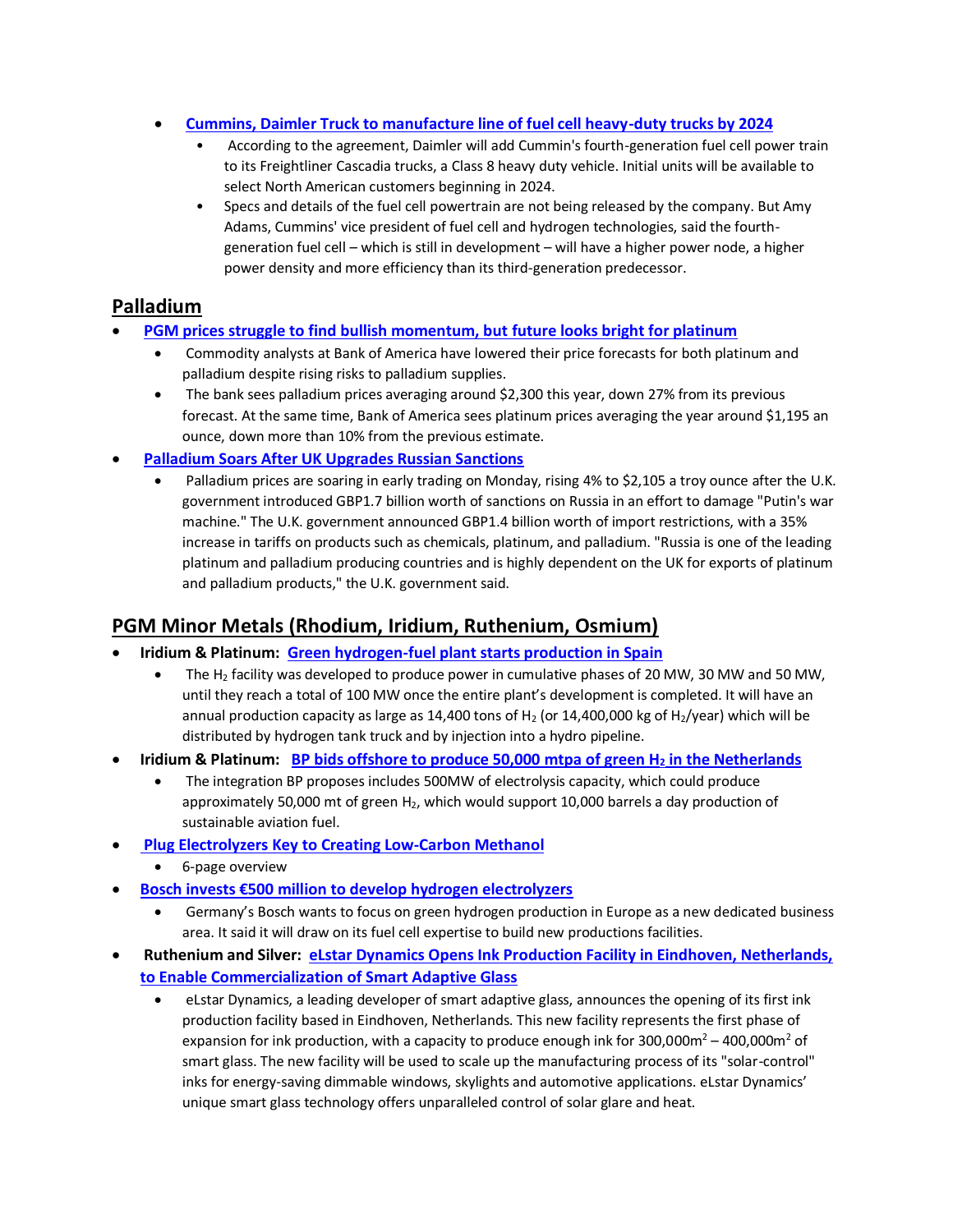# **Clean Energy General News**

- **[Energy crisis in Europe, US is softening attitudes to SA's fossil fuel dependence](https://www.miningmx.com/top-story/49480-energy-crisis-in-europe-us-is-softening-attitudes-to-sas-fossil-fuel-dependence/)**
	- Asked how this greater understanding was being manifested Lesufi replied: "All their European ships are lining up outside Richards Bay waiting to load our coal" while Minerals Council Henk Langenhoven said "there's much more realism now".
- **[The rush to renewable energy means a new mining boom. But first, Australia needs to make](https://www.abc.net.au/news/2022-05-09/renewable-energy-may-require-australian-mining-boom/101034914)  [some tough choices](https://www.abc.net.au/news/2022-05-09/renewable-energy-may-require-australian-mining-boom/101034914) (ESG Related)**
	- The need for one of the biggest increases in mining the world has ever seen is forcing some tough choices and redrawing old battlelines between environmentalists and miners.
		- Tasmania: a mine that's been leaking contaminated water for the past five years wants permission to expand into a wilderness area because the lead, zinc and copper it produces are vital for solar panels, electric cars and wind turbines.
		- King Island, famed for its high-end produce and rugged beauty, will soon be home to one of the world's largest tungsten mines.
		- Outside Darwin, an open-cut mine that will produce lithium vital for electric car batteries looks to be already impacting local waterways.
- **[The path to net zero: Deploying both battery and fuel cell electric vehicles](https://www.innovationnewsnetwork.com/net-zero-battery-fuel-cell-electric-vehicles/21185/)**
	- Firstly, deploying both BEVs and FCEVs in tandem maintains the flexibility and choice for consumers across all transportation sectors. The optimal choice between BEVs and FCEVs is dependent on location and end use. By having both available, we can meet the expectations of consumers and owners who are looking to optimise value.
- **Copper Sinks Below \$9,000/mt [as Metals Slide on Global Demand Fears](https://finance.yahoo.com/news/copper-drops-below-9-000-082520710.html)**
	- Often seen as a barometer of the world economy, copper has slipped 15% from a record high set in March as investor focus shifts from concerns about tight supplies to weaker consumption. Fears are rising that US monetary tightening, shaky European economies and stringent Covid-19 measures in top user China will hurt metals demand.
- **[US](file:///C:/Users/Matth/Documents/Precious%20Metals%20Commodity%20Management%20LLC/Weekly/Roster%20-%20Precious%20Metals%20Commodity%20Management.xlsx) REE Miner: [MP Materials says its Q1 net income up 431% on strong rare earth prices and](https://www.kitco.com/news/2022-05-06/MP-Materials-says-its-Q1-net-income-up-431-on-strong-rare-earth-prices-and-higher-production.html)  [higher production](https://www.kitco.com/news/2022-05-06/MP-Materials-says-its-Q1-net-income-up-431-on-strong-rare-earth-prices-and-higher-production.html)**
	- The company said that 10% increase in rare earths production volumes in Q1 2022 (10,828 mt) compared to the Q1 2021 (9,849 mt) was due to improvements in the efficiency of its processing operations, mainly from higher ore feed rates and recoveries, as well as slightly higher mill uptime.

# **BEV / LiB Mineral & Battery Market News**

- **[Tesla Among Biggest Losers as China's Car Sales Fall on Covid Lockdowns](https://www.wsj.com/articles/tesla-among-biggest-losers-as-chinas-car-sales-fall-on-covid-lockdowns-11652181998)**
	- Pandemic policies hit production, deliveries and consumer appetite for vehicles
	- Car sales in China declined 36% in April from a year earlier, the worst fall in more than two years, as weekslong anti-Covid lockdowns in parts of the country shutter factories, disrupt supply chains and keep car buyers at home. Passenger-car sales in April tumbled to 1.04 million vehicles, the China Passenger Car Association said Tuesday, while production fell even more sharply, by 41%, to 969,000 vehicles.
- **[Tesla Confirms Vale Nickel Deal, Lifts Veil on U.S. Race Data](https://www.bloomberg.com/news/articles/2022-05-06/tesla-confirms-deal-with-brazil-s-vale-details-u-s-race-data)**
	- Tesla Inc. confirmed a deal to buy nickel from mining giant Vale SA among other metal-supply contracts in an annual report on the company's global impact, which provides the most comprehensive view Tesla has given of its metals-supplier relationships. Tesla has sought to manufacture its own battery cells and buy raw materials directly from metals producers.
	- Tesla listed Vale, Canada as a direct supplier and refiner of nickel for batteries